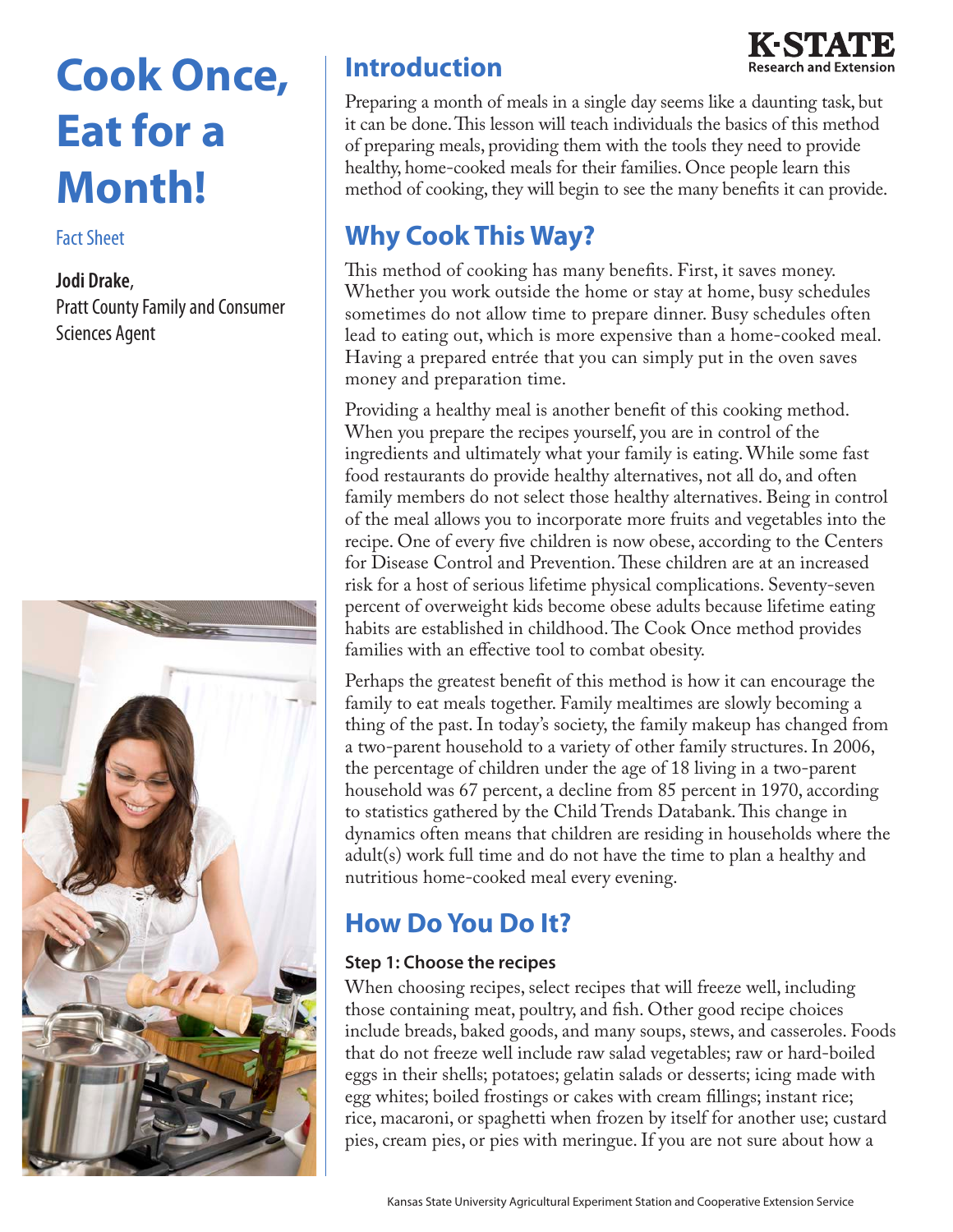prepared food freezes, try freezing just a small portion the first time and checking to see if the quality is acceptable in one to two months or more.

Before choosing recipes, take an inventory of your pantry and freezer. Using recipes that will incorporate items already purchased will save money at the grocery store. Consider selecting recipes that use a variety of meats. Choose dishes that your family will like — now is not the time to try out new recipes.

#### **Step 2: Make a list of needed ingredients**

Create a list of ingredients needed for the recipes. Write down all items needed, even those you think you already have on hand. Include all necessary storage containers, freezer bags, aluminum foil, or other wraps. Use thicker freezer bags rather than regular storage bags to avoid leaks and tears.

#### **Step 3: Create a shopping list**

Go through the ingredient list item by item, checking off things you have on hand and adding needed items to a shopping list. For shopping ease, organize your list by putting like items together. For example, group produce, dairy, canned goods, and freezer supplies. To speed up the shopping trip, organize this list by store layout. (The less time you spend in the store, the less money you will be likely to spend.)

#### **Step 4: Go shopping**

Be prepared to spend the bulk of the monthly grocery budget in this one trip, keeping in mind you are shopping for a month of meals. Also, be prepared to spend more time than normal at the grocery store. If you have children, consider hiring a babysitter or leaving them with a friend or grandparent so you do not get distracted and forget something.

It is always a good idea to eat before you go shopping. You are less likely to give in to impulse buys when you shop with a full stomach. Shopping in one big trip also cuts down on trips where you think you only need one or two items, and end up purchasing more than you intended. Be a smart shopper. Study store ads for sales on needed items and use coupons whenever possible.

#### **Step 5: Preparation**

Before cooking day, clean out the freezer, making room for the entrées. This is a great time to throw out unmarked or other outdated items in your freezer. All dishes prepared should fit easily in a refrigerator's freezer.

Make a list of preparation steps to help the day run smoothly. Plan to combine steps for different recipes when possible. For example, if two recipes call for browned ground beef, brown the ground beef for both recipes at the same time.

Prepare the workspace the day before by removing all unnecessary items from the work area (canisters, mixers, and decorations, for example). Once the workspace has been cleared, set out all needed utensils and nonperishable items. This includes measuring cups and spoons, pots and pans, spices, canned goods, and storage containers. Label storage containers with the name of the item and brief cooking instructions —

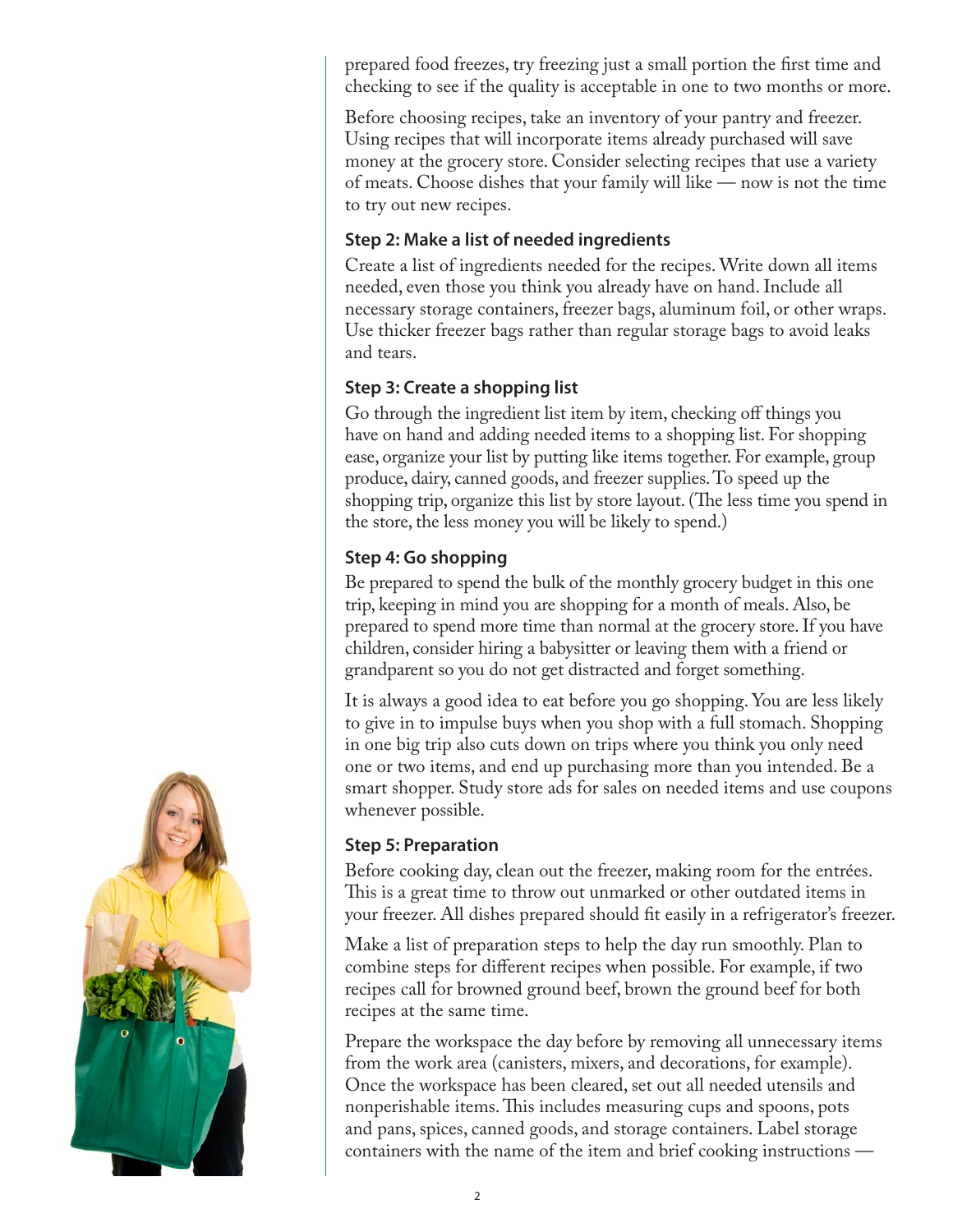



such as oven temperature and cook time — or the page in the cookbook where the recipe can be found.

A little prep work will need to be done the night before. Chop vegetables and cut up meat, bread, or other items that need to be prepared.

#### **Step 6: Cooking Day**

Start the day by following the preparation steps that have been outlined. Check them off as they are completed so none are missed. If you are preparing a two-week cycle of menus, it should take about half a day to complete the process. If a full month of menus is being prepared, be ready to spend the entire day cooking.

When cooking, always keep in mind food safety basics such as washing hands frequently, keeping hair tied back, and being aware of food temperatures. Use a food thermometer to ensure safe temperatures have been reached. Let foods cool almost to room temperature before putting them into freezer bags. (Freezer bags can melt if the food is too hot when packaged.) Squeeze out excess air before sealing the bag.

Clean as you go for a smoother day. To make clean-up time faster, stop and wash dishes occasionally.

## **Step 7: Enjoy**

Create a calendar for the family to follow with a list of the meals and side dishes. Save spaces on the calendar, like weekends, to eat leftovers. Then post this calendar on the refrigerator or where the entire family will see it. That way, everyone knows what's for dinner and can help with preparation.

# **Make it Work for You**

The goal of this lesson is to help you create more family mealtimes in your own home. This won't happen unless you tailor this method to work for you. Here are some tips to help you do that:

- If a recipe provides more servings than your family will use in a given meal, divide the recipe into two meals.
- Adapt recipes by substituting ingredients you know your family won't like with ones they will like.
- Use the buddy system. Cooking with a friend or friends and sharing ingredients will help you save money in the long run, not to mention it's a lot of fun to cook in a group.